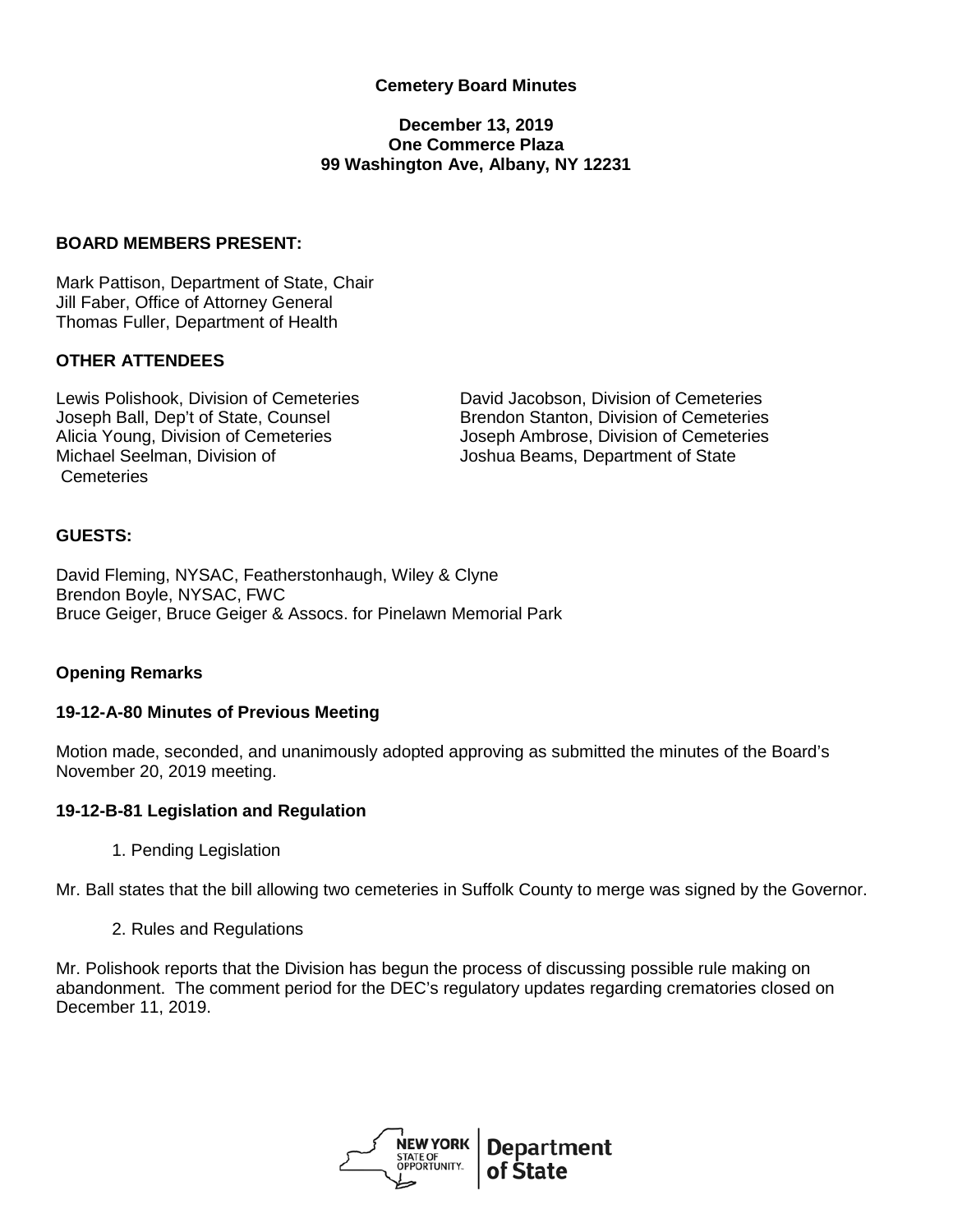## **19-12-C-82 Division Report**

## 1. Reorganization – Rush Cemetery

Mr. Polishook reports that Mr. Seelman and Mrs. DeYoung had a successful reorganization meeting with the North Rush Cemetery. Seven trustees to serve on its board where there was previously only one.

2. Division Wide Meeting

Mr. Polishook reports that the Division will hold its bi-annual Division wide meeting on December 18, 2019 where, among other things, Division staff will discuss models for various types of Board applications to ensure future standardization.

# **19-12-D-83 Vandalism, Abandonment and Monument Repair or Removal Fund Report**

Of the \$2,000,000 appropriation for Fiscal Year 2019/20 \$1,102,422.10 has been paid out for applications approved in 2018/19, and \$751,407.57 has been committed but not yet paid for applications from that fiscal year. This year the Board has approved applications totaling \$517,793.15 of which \$109,436.10 has been paid, \$13,453.39 is committed from this year's funds but not yet paid, and \$394,903.66 has been approved subject to the availability of funds (but we do not anticipate being able to pay these applications out of this year's funds).

On January 8, 2018, the Board approved an application for funds for the restoration of dangerous monuments at Workmen's Circle Cemetery, No. 15-072 (Erie County), in the amount of \$37,424.50. Since then, the lowest bidder informed the cemetery that its costs had increased and that it would need \$2,762.00 more to complete the work. After discussion, the Board approved the following amendment to the cemetery's previous application for funds for restoration of dangerous monuments, contingent on the availability of funds:

| Name             | Additional Amount County |      | ID No. |
|------------------|--------------------------|------|--------|
| Workmen's Circle | \$2,762.00               | Erie | 15-072 |

## **19-12-E-84 Nassau Cemetery (30-006) – Land Purchase**

The cemetery is attempting to purchase an adjacent parcel of land. The application was first discussed at the November meeting, at which the Board requested that the cemetery obtain a third appraisal because of the wide divergence of valuations between the two previous appraisals. The Board discussed the fact that the property is being purchased by a not for profit cemetery and the fact that the property was recently sold for \$400,000. A question was raised as to why the appraisals now show the value to be \$100,000 more. The cemetery's response to the Division's inquiry on that subject was that the previous owner was interested in unloading the property quickly, did not market the property, and sold it to an acquaintance. All three appraisers reviewed comparable sales data and the properties came up with a higher number. The house next door to the property sold for \$435,000. Real estate websites show values for the property of between \$389,000 and \$582,000. Counsel states that the highest appraisal is a "Restricted Appraisal Report" which states (on page 1) that it is an appraisal report of "a vacant parcel of land" and (on page 3) that additional supporting documentation is retained in the appraiser's work file, that the appraiser's opinions and conclusions may not be understood properly without additional information in the appraiser's work file; counsel also notes that this appraisal appears to determine the value of the subject property in terms of dollars per square foot of the lot, based the dollars per square foot of the lots of the comparables, with no apparent adjustment for the condition of the improvements, if any, on the comparables. The Board also discussed the fact that there were now two appraisals that appeared to be divergent of the highest. After further discussion, the Board concluded that the cemetery's appraisals had not established a fair market value of \$500,000. A motion was made, seconded, and unanimously adopted approving the application provided that the cemetery acquire the property at a price of no more than \$485,000, provided, further, however, that the Cemetery may come back to the Board with additional information to justify a purchase price of \$500,000.